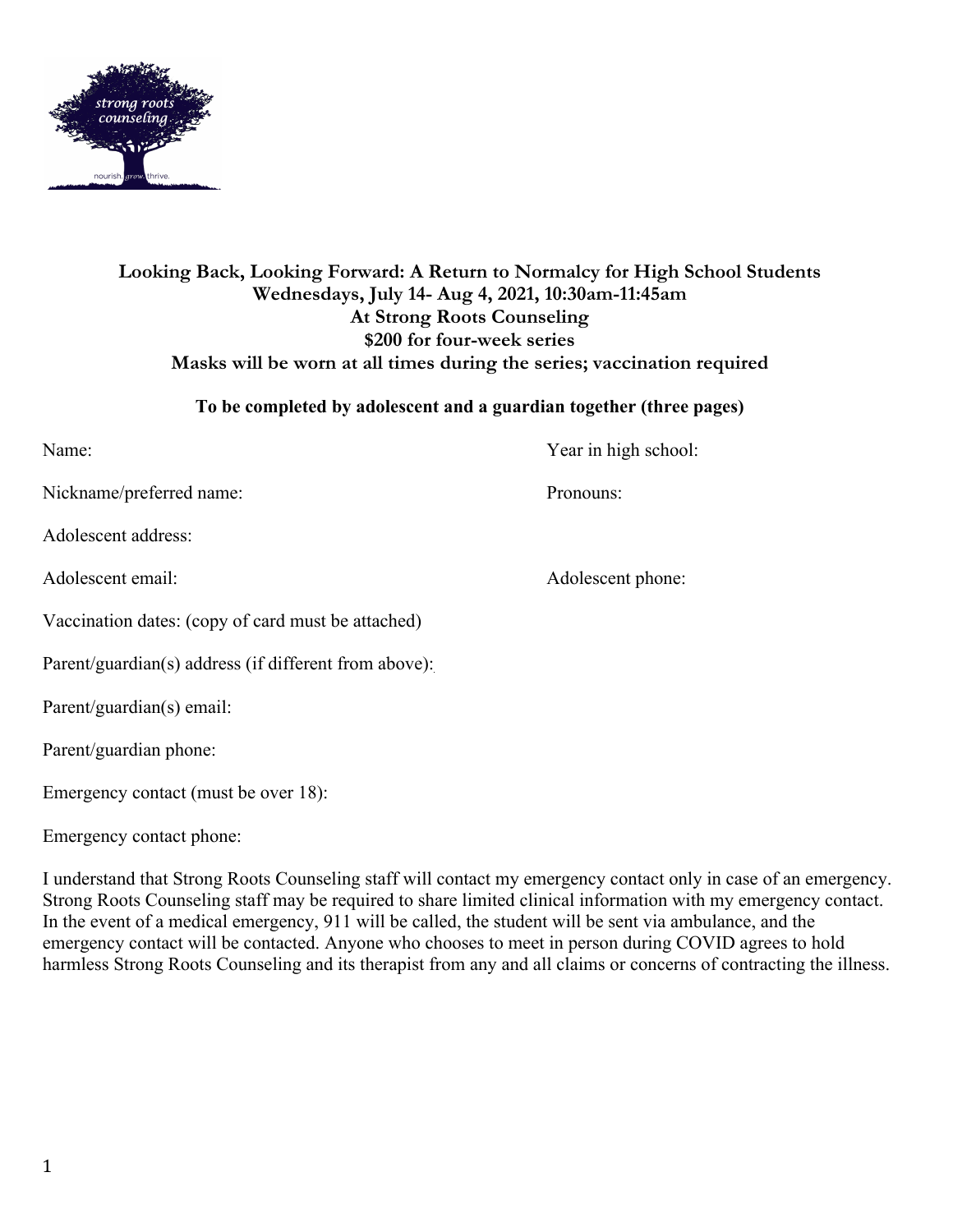What do you hope to get from this series?

Please use this space to share anything else important you think we should know about you.

### C**ancellation Policy**

This series is not therapy and should not replace therapy. If at any time your series leader feels a student would benefit from 1:1 counseling or a higher level of care the series leader will meet with the student and a guardian privately. If you are asked to leave the series, staff will refund you for the remaining balance of your session less a \$50 administrative fee. Each session is \$50. If you are unable to attend a session for whatever reason, please let your facilitator know. Unfortunately, Strong Roots Counseling cannot reimburse you for missed series visits. Due to COVID, we ask that you remain home if you are experiencing any signs/symptoms of illness and a virtual option will be offered to allow you to attend the group for that session. If Strong Roots Counseling cancels a series date, another date will be added at no additional cost to the participant. Finally, if you withdraw from the group more than seven days before start you will be refunded the full amount. **If you withdraw two to seven days before the group starts you will be returned the full amount less a \$50 processing fee. You will not be refunded if you withdraw on the day the group starts.**

## **Statement Regarding Confidentiality**

Please note that while this is not therapy, confidentiality will be supported throughout the process. In all cases we will use professional discretion in these contacts and will limit discussion to only those items appropriate for that contact. While Strong Roots Counseling staff commits to confidentiality, with the exceptions listed below, we cannot commit to confidentiality by the series members. We will ask everyone in the series to maintain confidentiality for the series as a requirement of participation, although we cannot guarantee it. **No one has permission to record any part of the series. Bluetooth is not confidential and it is recommended that everyone use plug in earbuds for the visits.**

There are some exceptions where information may be shared without an authorized release by the MA licensed facilitator. These exceptions include:

**Abuse:** Clinical staff is required to report abusive treatment and/or neglect of a child, elder or a disabled person to the relevant agency.

**Harm:** Clinical staff must report the threat of serious bodily harm of oneself or to others. Clinical staff have a legal and ethical obligation to warn appropriate authorities, family members, and/or the individual when a client is seriously considering engaging in this type of harmful behavior. When possible, Clinical staff will always discuss this with you with the intention of creating a plan together.